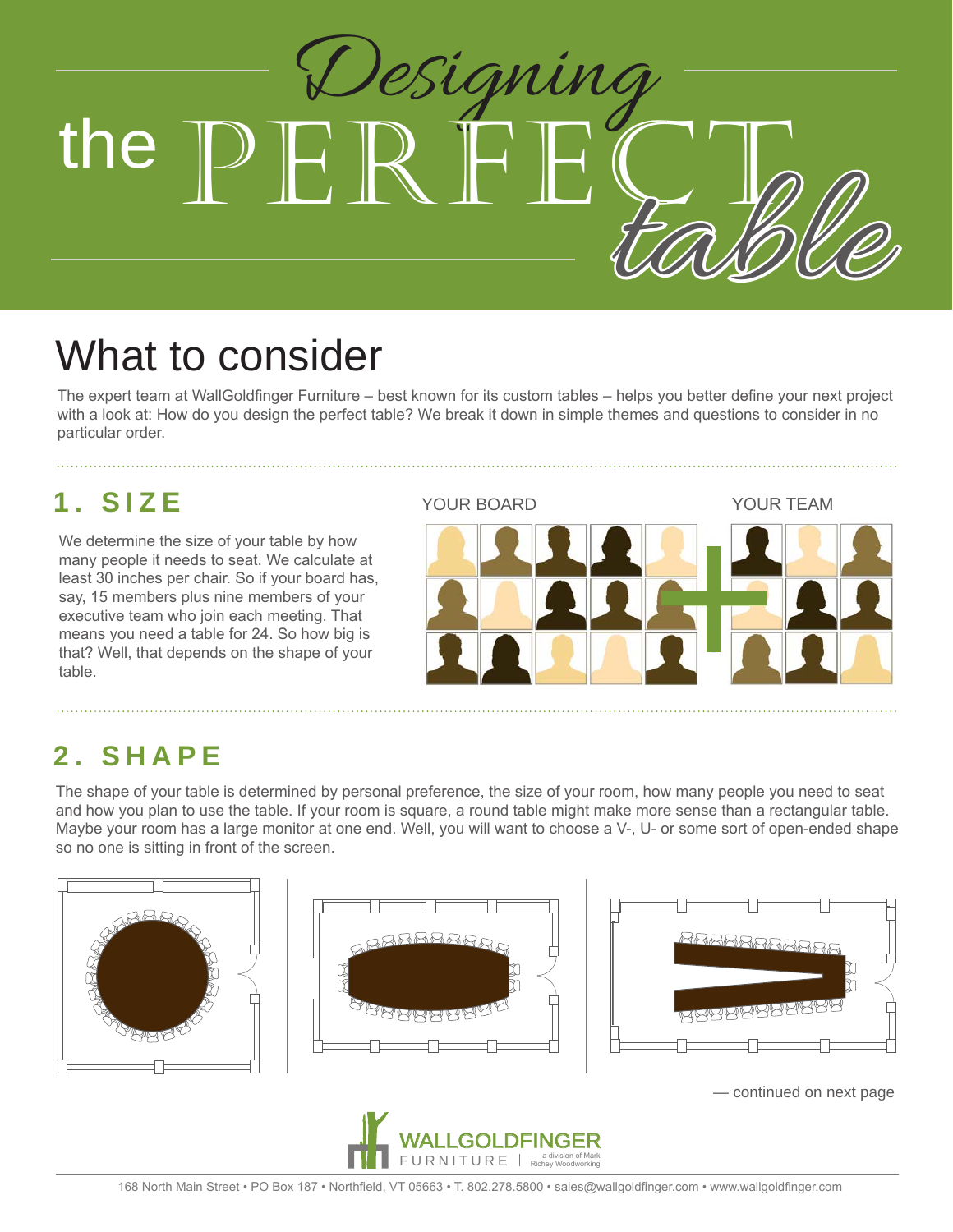Speaking of screens, technology is a major determining factor in the look of your table. Do you want large retractable monitors? Well, then you'll need a full base to store those monitors and their associated technology. Do you need microphones to hear one another or for video conferencing? Do you need power and data? What kind? Where do you want to place it?

## **3. TECHNOLOGY NEEDS**

### POWER SOLUTIONS



COVERT GLIDE POWER DRAWERS



*An exclusive WallGoldfinger* 





RETRACTABLE LIDS *An exclusive WallGoldfinger* 

R E T R A C T A B L E MONITORS

## **4. TECHNOLOGY PLACEMENT**

Placement matters. Maybe you have a large boat-shaped, round, or even rectangle or elliptical table. Putting a power and data box with a hatch lid in the middle of the table doesn't make much sense because you won't be able to reach it. You need to bring your power and boxes out closer to the edge or, better yet, consider apron power or WallGoldfinger's completely hidden under table *Covert Glide*. What about those big retractable monitors? Do you plan to speak to the person across the table from you? Will you even be able to see him or her? Perhaps you want monitor wells instead or a credenza holding a large screen all can view.











## **5. MATERIALS**

Do you love veneer like we do showing beautiful wood grain and patterning? Or are you following the trend toward white stones and glass? Will those materials work for your use? If you're creating a dining table, will the material you chose hold up to spills? If you're creating a teleconference table, will your glass or polished stone be too reflective? Will you break up the look for your



tabletop, such as with a metal technology band or faux leather centerfield?

## **6. STYLE**

Is your office sleek and sophisticated or more traditional? If it is the former, perhaps you want a thin edge, which rules out apron power. Maybe a touch of metal will make your creation shine. Maybe an open base is important, ruling out those retractable monitors. Maybe you like a thin base. But how big are your floor cores for power and data? Will your thin base cover them?

### EDGE IDEAS

R E V E A L protective edge







RIM applied metal edge





## **7. LEG ROOM**

Twenty inches is our standard leg room. Unless you're in the NBA, that's a very comfortable distance from table edge to base. But maybe you want the look of a big cantilever anyway. It's possible with the right engineering, including steel frames and tables that bolt to the floor. If that's your goal, you'll want to consider that in your room construction.



## **8. HEIGHT**

Are you sitting down the board to meet for hours or are you hashing out a quick decision with the team? If it is the latter. perhaps a standing height collaborative table is what you need. Standing meetings tend to move more quickly and getting up and moving about is good for your health.